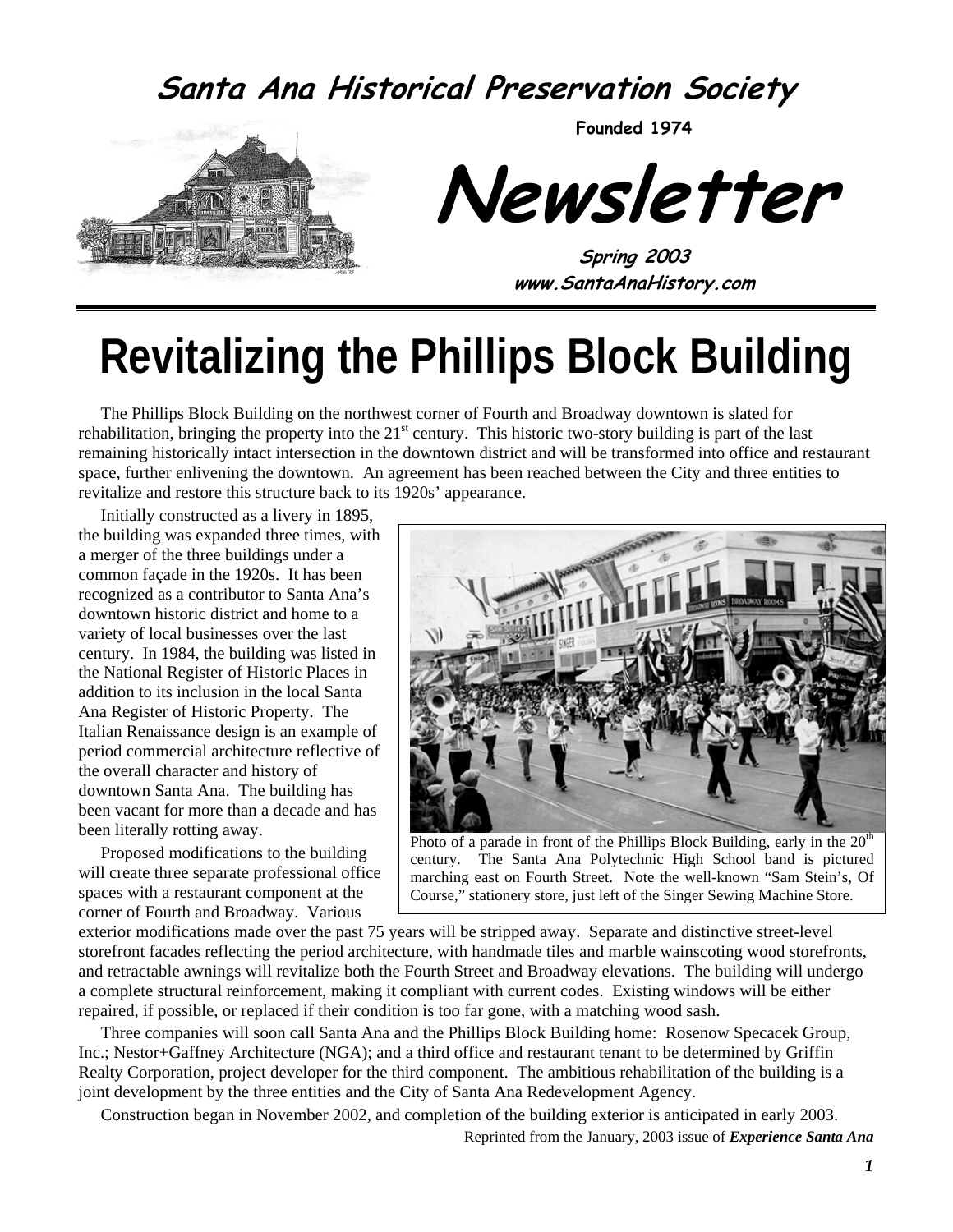# *President's Message*

During a recent visit with family in Chicago, our mutual passion for genealogy was revived. We spent hours tracking various ancestors, speculating on their lives, their motivations for migration, and their involvement in events that shaped history. Why did this one leave Europe, and did the rest of the family emigrate then or later? Did this branch have family members on both sides of the Civil War? Which ancestors had come to Oklahoma on the Trail of Tears and which during the Land Rush? While we had a substantial number of birth, death and marriage records, the thread that held our family tree together and made our ancestors real to us was oral tradition.

From Biblical "begats" to Norse sagas, oral histories have been a time-honored way to record important events, honor ancestors, and connect generations. They range from the mundane (my grandmother's recollection of playing in the stream with her shoes on because her mother would not allow her to go barefoot like the other kids, knowing she would be in big trouble afterward) to the history making (my father relating that as his ship was preparing for the invasion of Japan , a new weapon called an "atomic" bomb had been dropped).

Unfortunately, unless oral histories are memorized or recorded, information contained in them can become distorted, like the old "telephone" game. Documented first hand accounts from letters, journals, and recordings are invaluable in researching and understanding our history. SAHPS Board member Lynn Yerby, a professor of history, has created a wonderful example of the use of family research in teaching history. It is available on the web at www.cypresscollege.org/socialscience/faculty/lyerby

The SAHPS Board is discussing the possibility of beginning an oral history program to document local Orange County history. Are you a "Waffle Baby" or do you have memories of Santa Ana or letters or photos to help us? We invite you to contact us at (714) 547-9645 if you or a friend or relative are long-time residents and are willing to share your story, or if you are interested in assisting with the project. We look forward to hearing from you.

*Alison Young* 



The Dr.Willella Howe-Waffle House, Medical Museum, and Carriage Barn. Built 1889. Saved from demolition 1975.

#### **Santa Ana Historical Preservation Society 2003 Board of Directors**

President Alison Young Vice President Tim Rush Treasurer Guy Ball

Vice President Jo Ann Ramirez Secretary Roberta Reed

**Directors** Alan Anderson Mike Brajdic Al Bustamante Ed Coté Benjamin Grabiel Ginelle Hardy Nathan Hittle Lynn Yerby

Nathan Reed Salvage Operations

The *Santa Ana Historical Preservation Society Newsletter* is produced by the Society for its members and other friends. We invite you to join us in the appreciation and preservation of Santa Ana History.

All material in this issue is copyrighted 2003 by the Santa Ana Historical Preservation Society, 120 Civic Center Drive West, Santa Ana, California 92701.

*Newsletter Editor:* Roberta Reed

*House logo by Ann Berkery* 

*Special thanks to Guy Ball, Larry Yenglin, and Alison Young.* 

*Visit our website at* 

#### **www.SantaAnaHistory.com**

*To contact the newsletter editor directly, please call Roberta Reed at (714) 953-1876 or e-mail at*  robertareed@sahps.org*.*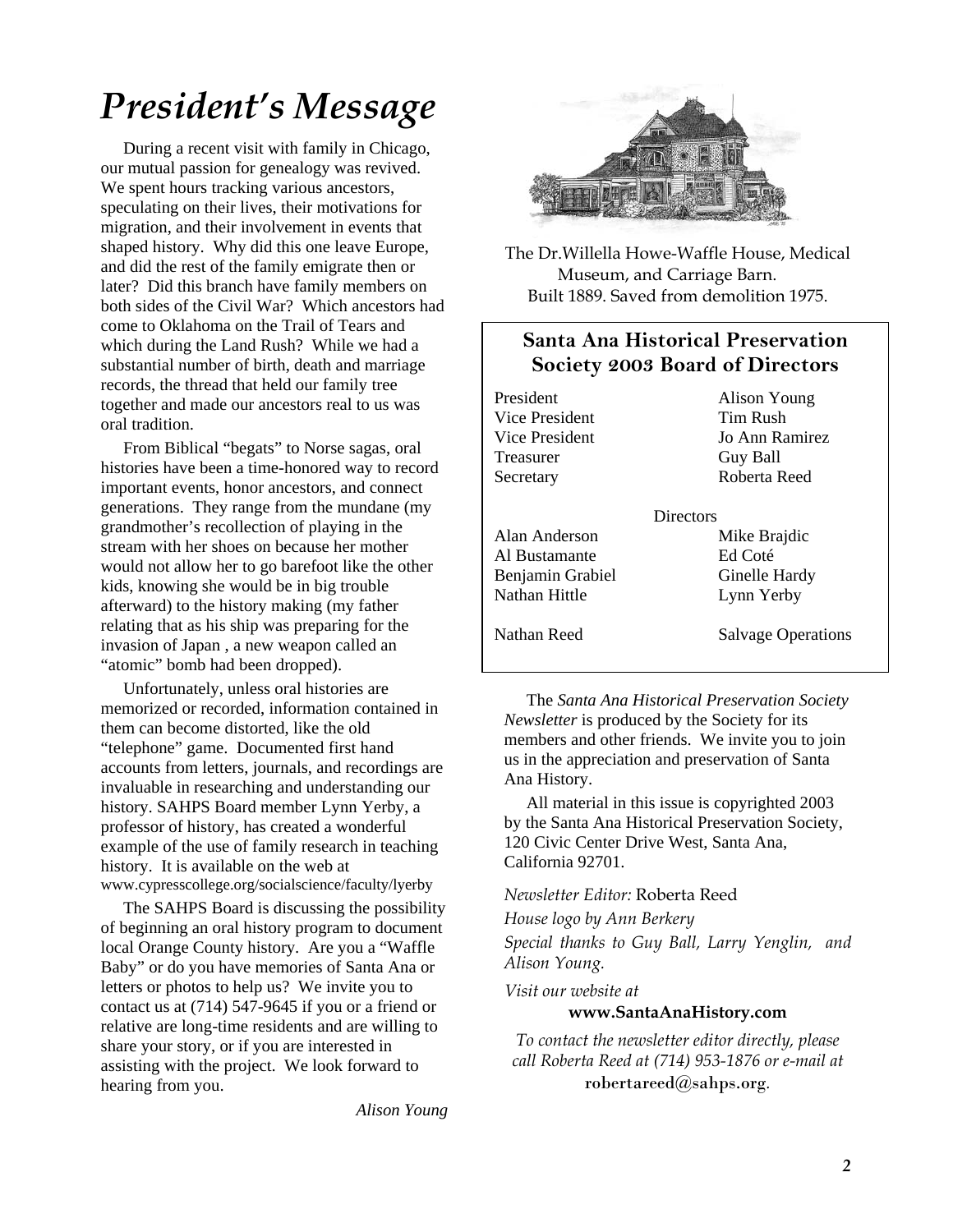## **2003 Annual Membership Dinner: Successful & Fun**

The Santa Ana Historical Preservation Society Annual Dinner was held on February  $20<sup>th</sup>$  and was one of the best attended annual meetings in the history of the Society. 108 members and friends attended the event, which was held at the historic Hacienda Restaurant on College Avenue.

Background music before and during the event was provided by violinist Hector Suarez, and Freddy Fritado, a former musician at the Ambrosia Restaurant.

During a dinner feasting on the sumptuous fare from the Hacienda, Police Chief Paul Walters spoke on the history of the Santa Ana Police Department. Following dinner, society business was conducted by Vice Presidents Tim Rush and Jo Ann Ramirez, and included a review of the year 2002. The ceremony of installation for the 2003 officers was presided over by Superior Court Judge Carolyn Kirkwood.

The 2003 Preservation Award was also presented that evening to Michael Harrah for the restoration and adaptive reuse of several Santa Ana buildings, including the Masonic Temple, the First Church of Christ, Scientist, and the United Auto Building. Mr. Harrah also presented the Society an advertising window original to the United Auto Building from its days as a Buick Dealership, which was removed during the restoration. This gift was accepted on behalf of the Society by Vice President Jo Ann Ramirez.

In addition, honored guests at the dinner included volunteers who played key roles in our 2002 Civil War Legacy Cemetery Tour including Jeff Paul, Wendy Tobiska, Carolyn Erratt, and Clare Ford.

Special guests at the dinner included Waffle babies Connie Becker and Beryl Viebeck, both long time supporters of the Society.

Those who were not able to attend missed a great event, and we hope to see you next year!

### **Open Houses at Howe-Waffle House Resume**

Regularly-scheduled open houses at the Dr. Howe-Waffle House resumed in May! Open houses will be held every other month (May, July, September, and November) on the first Saturday of the month, from 12 noon to 4 pm. The open houses will include rotating displays which will feature topics of a historical nature which have connections the history of Santa Ana and Orange County.

Tickets for the tours are \$5 for adults, \$4 for seniors (55 and older), \$3 for students (K-12), and children under 5 are free.

Hope to see you there!

### *SAHPS Board Member Is Historical Web Guru*

SAHPS Board Member, book author, and webguru Guy Ball has volunteered to help the Conference of California Historical Societies (CCHS) to become an on-line presence. The CCHS did not have a web site in spite of being the largest federation of historical societies in California. He has been working for the past three months assembling material from various CCHS sources and combining it into an easy to use web site with helpful information, calendar listings, articles, photo galleries, and updated news of member organizations. While it doesn't officially debut until June, you can get a sneak peak at the site at www.CaliforniaHistorian.com.

### **Your Membership Dollars at Work**

In addition to all of our regular expenditures regarding the care and upkeep of the Dr. Howe-Waffle House, the board authorized the repair and slurry-seal of the parking lot, as well as the re-roofing and repair of the widow's walk area of the House, and the re-roofing of the Gazebo and Carriage Barn.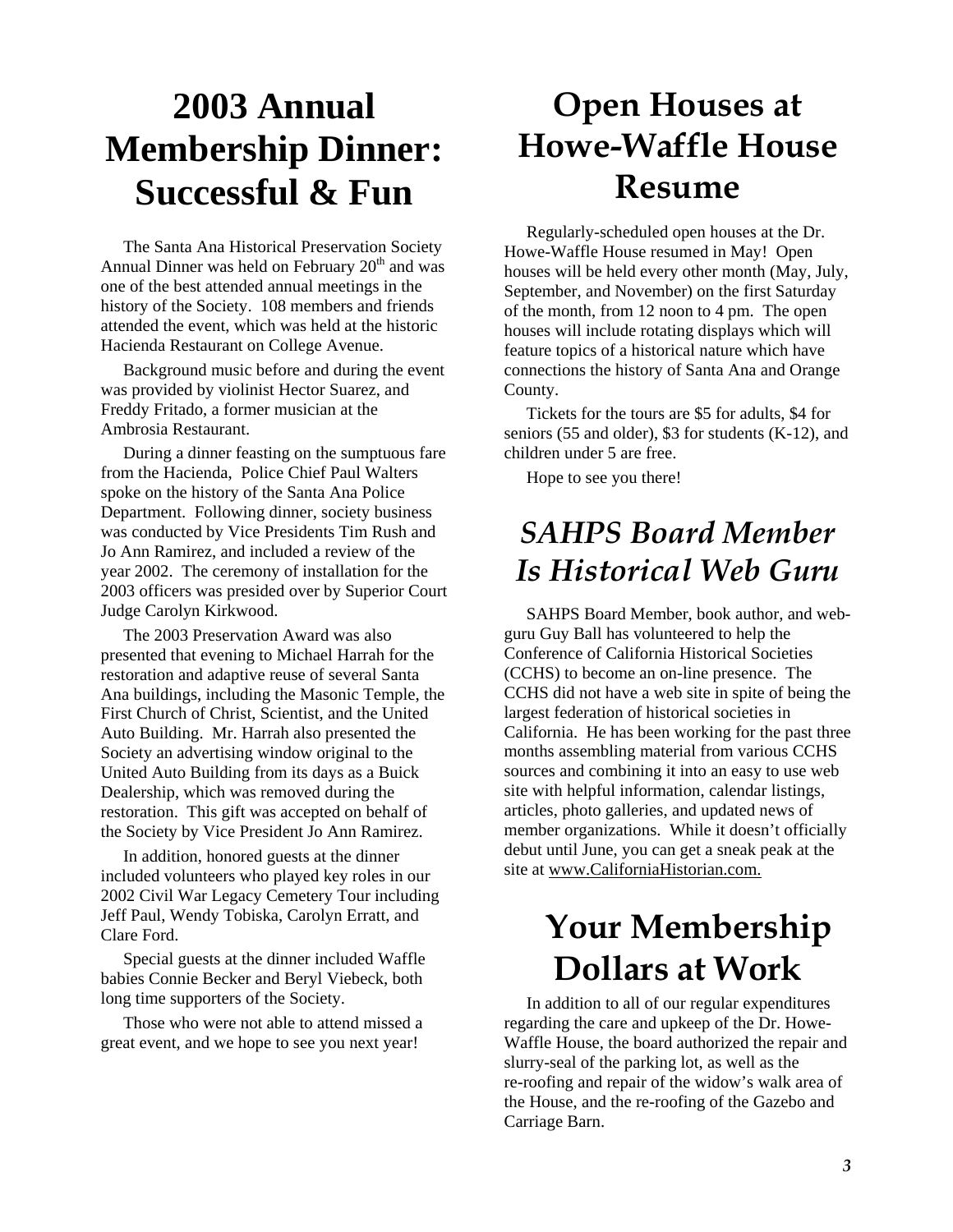### **Volunteers Apply Here**

Do you like meeting interesting people? Do you like learning about and telling about local history? If so, we have a deal for you!

The Society is looking for volunteers to docent at the Dr. Howe-Waffle House during the bimonthly open houses. We are also looking for docents who could help us with specially scheduled tours (during various hours of the week) and weddings.

No experience is necessary – we will train! A training video and guidance books are available.

If you are interested, please call the Society at (714) 547-9645 or e-mail us at sahps@sahps.org.

# *Wilshire Square Neighborhood to Host Tea*

The Wilshire Square Neighborhood would like to invite you to join them for **"Tea in Our**  Gardens" on Saturday, June 21<sup>st</sup>.

Enjoy tea served in a beautiful garden setting in the historic Wilshire Square Neighborhood. The tea menu will feature timeless treasures from past Wilshire Square teas, as well as new favorites. Ingredients fresh from the Wilshire Square gardens will be a featured part of the menu – inviting you to enjoy not only tea in the garden, but tea **from the garden.**

In addition, each tea attendee will receive an optional walking tour guide of the neighborhood, highlighting the beautiful landscape and unusual architecture of this historic neighborhood of homes built primarily in the 1920s and 1930s. Craftsman, Tudor Revival, and Mediterranean Revival homes are featured.

There will be two seatings for this June  $21<sup>st</sup>$ event – 12 noon and 2:30 pm. Tickets are \$17 per person and are available by advanced reservation only. The deadline to make reservations is June  $16^{th}$ .

For more information or to purchase tickets to the event, please call Roberta Reed at (714) 953- 1876.

### *Generous Donations Help SAHPS Operations*

We would like to specially recognize the generosity of the following 2003 SAHPS Members who renewed their membership at the Benefactor and Patron levels:

#### **Benefactors:**

Caribou Industries (Michael Harrah) Evaline Pulati

#### **Patrons:**

Dawn Alvarez Don and Barbara Atchinson Michael and Marlene Brajdic Francelia Goddard Dennis Hayden Jason Kordas (Santa Ana Performing Arts Center) Sherle Mellas Judy and Don Moore Joel and Irene Predisik Robert C. Thomas, Sr. George and Beryl Wilson Viebeck Marilyn and Larry Zike

Thank you for your extra support!

### *Get Your Copy Now: Cemetery Tour Video Debuts June 15*

The video version of the 2002 Civil War Historic Cemetery Tour is in the final stages of production and is planned for sale on June 15. The 25 minute video captures all the various performances of the event. The edits have been done and the video is currently at a company that adds closed-captioning to it. The captioning will help those who are hard of hearing to view and enjoy the tape. After this step, the tape will be duplicated and mailed out to those who have advance-purchased the tape. The pre-release price is \$14.95 plus \$4 for shipping. Send your check for \$18.95 to SAHPS-Civil War Video; 120 Civic Center Drive West, Santa Ana, California, 92701- 7505. You may also use the order form at the end of the newsletter.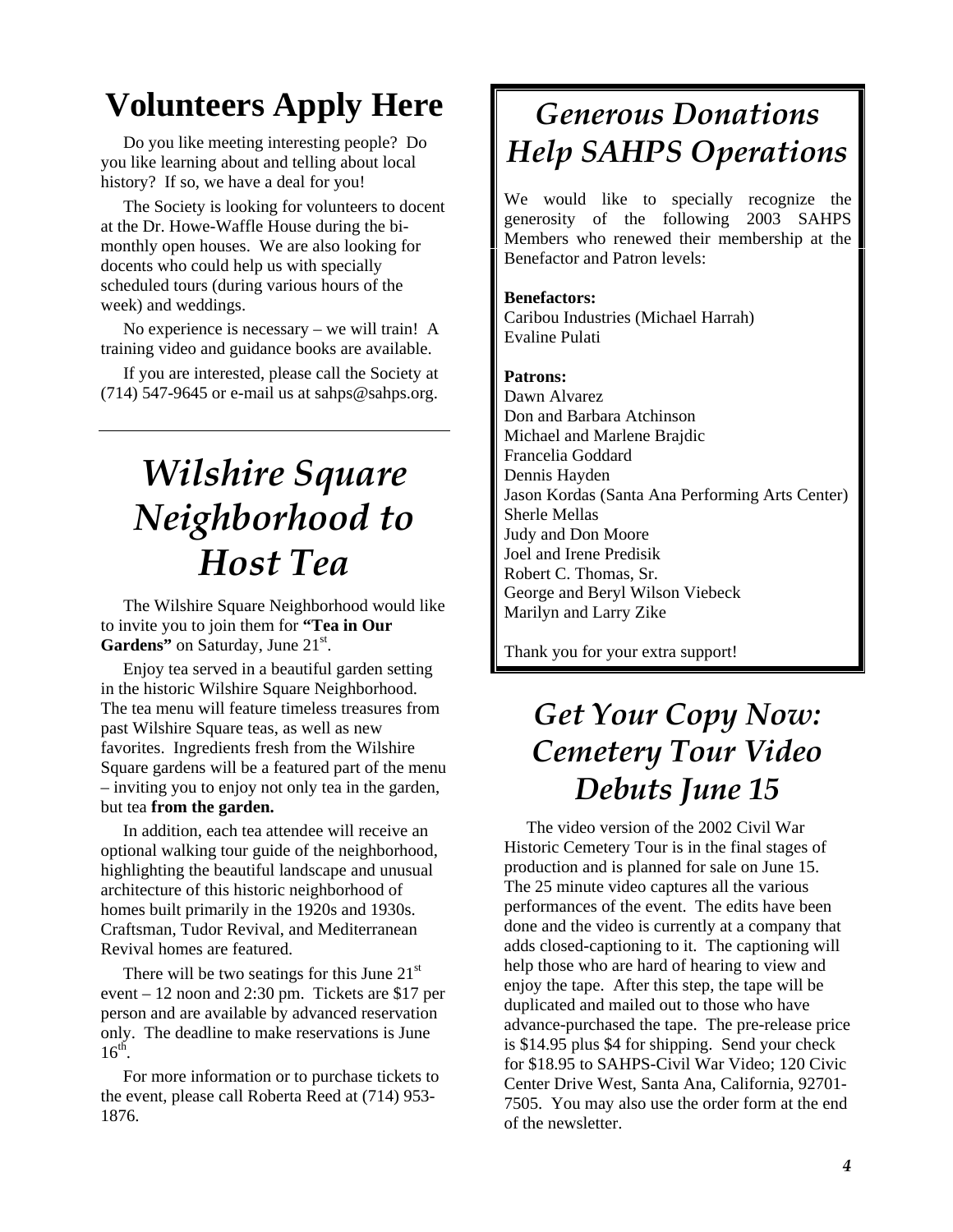### *Have you renewed your membership yet??????*

Please check your mailing label. If it doesn't say "Member 2003," then please use the form on the back of this newsletter to renew your membership. We need your help and support to continue all of the wonderful activities we perform. Remember, the Society has no paid staff. Our historical activities are done by volunteers. We need your financial help to pay for the continued upkeep and maintenance of the Dr. Willella Howe-Waffle House (not to mention the insurance, security, and utilities), as well as the expenses of all of our myriad historical projects, which celebrate our great local heritage.

Please renew and please be extra generous when you do.

We sure appreciate it!!!

### *Save The Dates….*

#### **October 25, 2003:**

The SAHPS Annual Cemetery Tour is planned for Saturday, October 25, 2003. The planned theme for the event is Orange County: The Hollywood Connection. As in past years, the event will be held at Fairhaven Cemetery and will feature performances by students at the Orange County High School of the Arts. Stay tuned for more information!

#### **December 13 and 14, 2003:**

The Historic French Park Neighborhood Association is having a Holiday Home Tour on December 13 and 14, 2003, 10:00 am to 4:00 pm. Ten homes, built between 1888 and 1912, will be on tour and decorated for the holidays. Eastlake Victorian, Colonial Revival, and Craftsman Bungalow will be among the architectural types featured. Admission is \$20 in advance (by November 1) and \$25 at the door. Tickets may be ordered on line at www.frenchpark.org or you may call (714)569-0476.

(And hopefully, you didn't miss the wonderful Floral Park Home Tour held in April. Members are automatically on the mailing list to receive early information and fliers about these tours.)

# *Special Donors:*

Recently donors and local organizations have helped out with two of our special projects. First, the Civil War Cemetery Tour video is being closed captioned for the deaf and hearing impaired in part thanks to a donation by the Santa Ana Kiwanis Club. (We're still looking for donors to help with the other \$200 it will cost).

Also, a period-style donated piece of furniture – a beautiful, 3-panel Victorian settee donated by Kathy Rosenow – needed some tender loving care and new upholstery. Thanks to generous donations from Evalene Pulati, Ben Grabiel, Tim Rush, and French Park Neighborhood Association, we've almost got all the money we need to pay for the complete refurbishment. The re-upholstery is being performed by Gilbert's Custom Upholstery on Main St. in Santa Ana.

In both cases, if you'd like to help out by sending an additional donation, please do and let us know what it's for so we can direct it to the correct account.

Thank you!

**Next year, we will be proudly celebrating 30 Years of preserving & celebrating Santa Ana history. Your continued support, through membership and special donation dollars, helps keep us strong and active. Thank you!**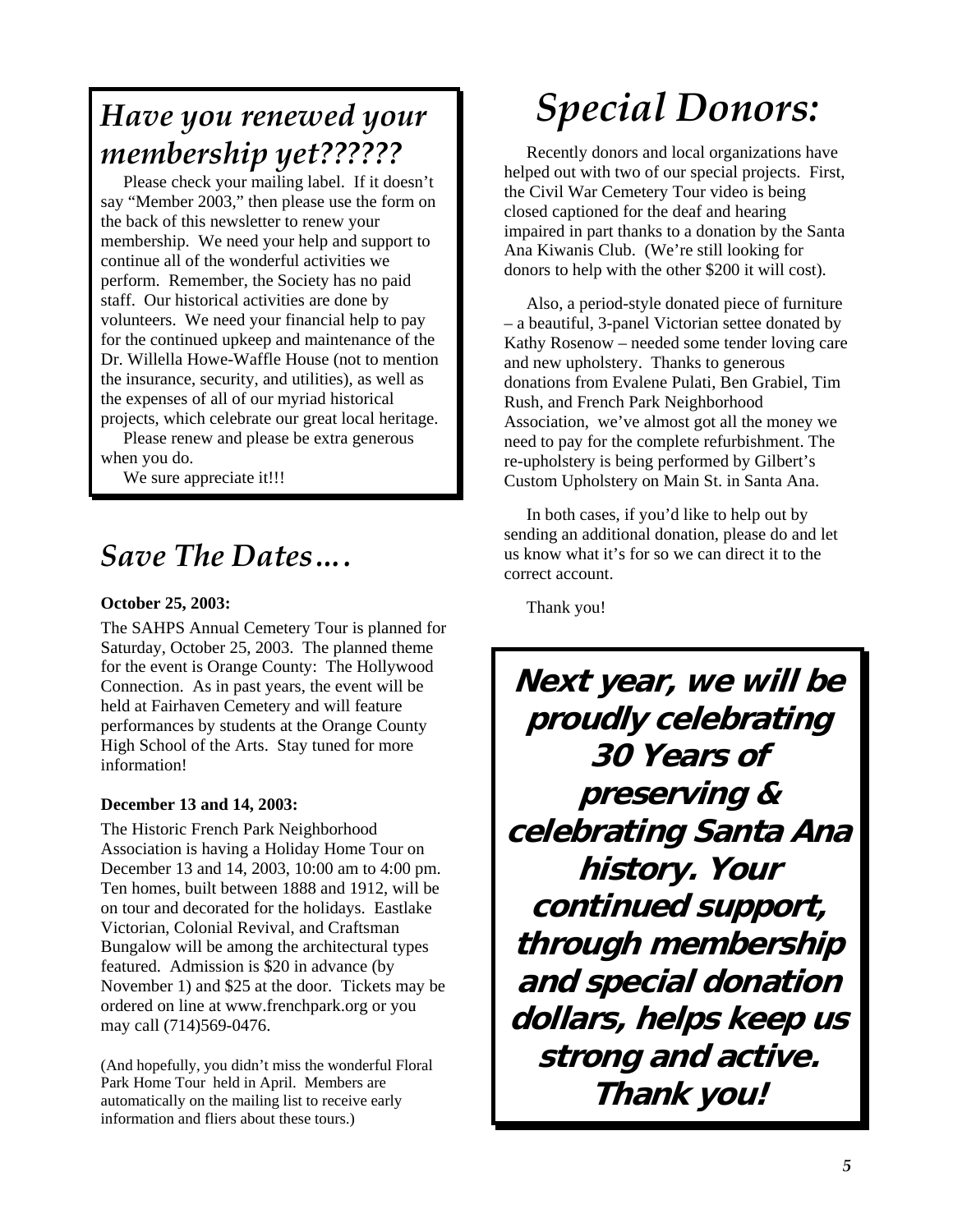

### **Photo Gallery**

Photos courtesy of the Santa Ana Public Library History Room These images are among those being considered for the upcoming book, **Images of America: Santa Ana** by Guy Ball and Rob Richardson. The expected publication date is Winter 2003-2004.



**Greenville Schoolhouse** 



 **Tuthill Mortuary**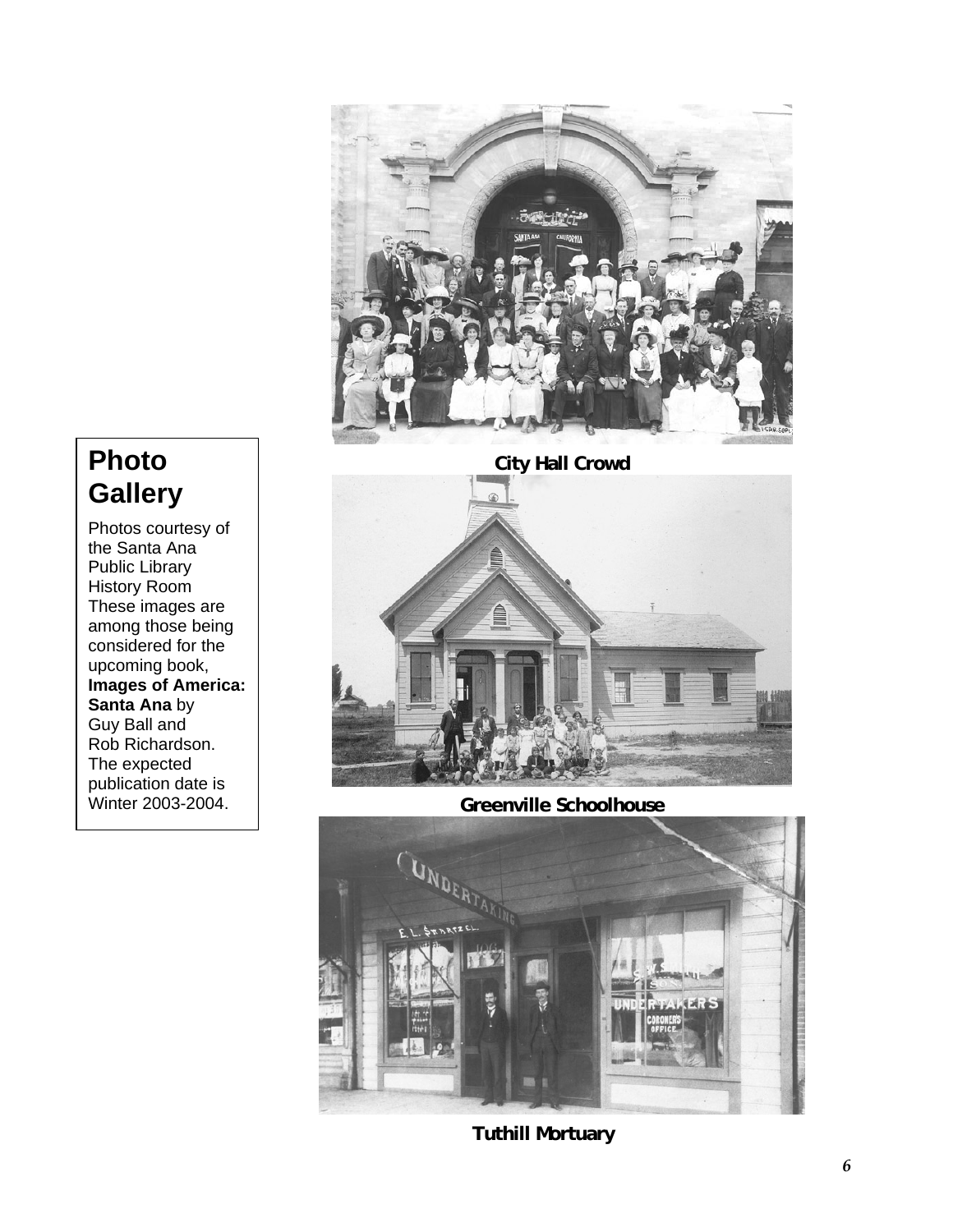# **Support Santa Ana History through SAHPS**

*Rediscovering Historic Downtown Santa Ana* – This wonderful historic downtown booklet is an updated edition of one originally printed by Heritage Orange County in the 1980s. The booklet is a 17x22" fold out map that includes a walking tour and historic and architectural information about some of our downtown treasures. **Price: \$2.00 plus \$1.00 for shipping.** 

*Civil War Legacy in Santa Ana and Orange County – the Video* (Delivery after June 15). This 25-minute video documentary of the 2002 Santa Ana Historical Society Civil War Historical Cemetery Tour features the performances of the fine OCHSA actors who portrayed civil war veterans and their families sharing their experiences of the late 1800s in their new lives in the Santa Ana Valley. **Price: \$14.95 plus \$4.00 for shipping.** 

*The Civil War Legacy in Santa Ana* (Author: Gordon Bricken) *–* Explore the impact of the War Between the States on the creation and development of Santa Ana. Fascinating insights into the impact of the Civil War veterans on the birth of Santa Ana and Orange County. Softbound edition, 70 pages. **Price: \$12.75 plus \$2.00 shipping.** 

*Santa Ana in Vintage Postcards* (Author: Guy Ball) – Travel down Fourth Street when the Pacific Red Car ruled! See Old City Hall, the Old Orange County Courthouse, Carnegie Library, the devastation of Santa Ana from the 1933 earthquake, and lots more. Contains more than 200 black and white images of early Santa Ana from 1902 to 1950 – all with descriptive captions and interesting notes. Softbound. Autographed by the author at no additional cost (please let us know names to include in autograph). **Price: \$20.50 plus \$2.00 for shipping.** 

*Santa Ana…A Illustrated History* (Author: Diann Marsh) – This book covering Santa Ana history from the mid-1800s to modern times is the most comprehensive history of Santa Ana to date from one of its most beloved historians. The book includes many never before published photographs, some from private collections. Softbound, 240 pages. This book is out of print and available only through SAHPS. **Price: \$21.50 plus \$4.50 for shipping.** 

*The History of Santa Ana City and Valley* – This delightful treasure of a time gone by has been produced in cooperation with the Santa Ana Library History Room and is based on an original copy printed in 1887 and placed in a time capsule at the Orange County Courthouse in 1900 and has been faithfully reproduced in its entirety. The book notes that it is "an interesting and faithful description of this beautiful country" and delights the reader in telling how life was in Santa Ana and Orange County during the 1880s. Softbound. **Price: \$14.00 plus \$2.00 for shipping.**

*Frederick Eley, Orange County's Pioneer Architect* (Author: Rob Richardson) – Frederick Eley was the designer of architectural gems such as Santa Ana's Ebell Clubhouse, First Baptist Church, YMCA Building, and numerous other schools, churches, and public buildings. Nicely illustrated, including some photos of buildings since demolished. Softbound, 38 pages. **Price: \$7.00 plus \$2.00 for shipping.** 

*Orange Blossoms: 50 years of Growth in Orange County* (Author: John Sorenson) – This wonderful anthology of the dreams and accomplishments of the people of Orange County makes for great reading. Hardbound, over 300 pages with photos throughout. **Price: \$40.00 plus \$5.60 for shipping.** 

*Dr. Howe-Waffle House Bookmark –* Enjoy this custom loomed, full color fabric reproduction of the Queen Anne Victorian headquarters for the Santa Ana Historical Preservation Society. 1-3/4 x 8". **Price: \$4, 3 for \$10, plus \$1 for shipping (any quantity).** 

**Order form on next page.**